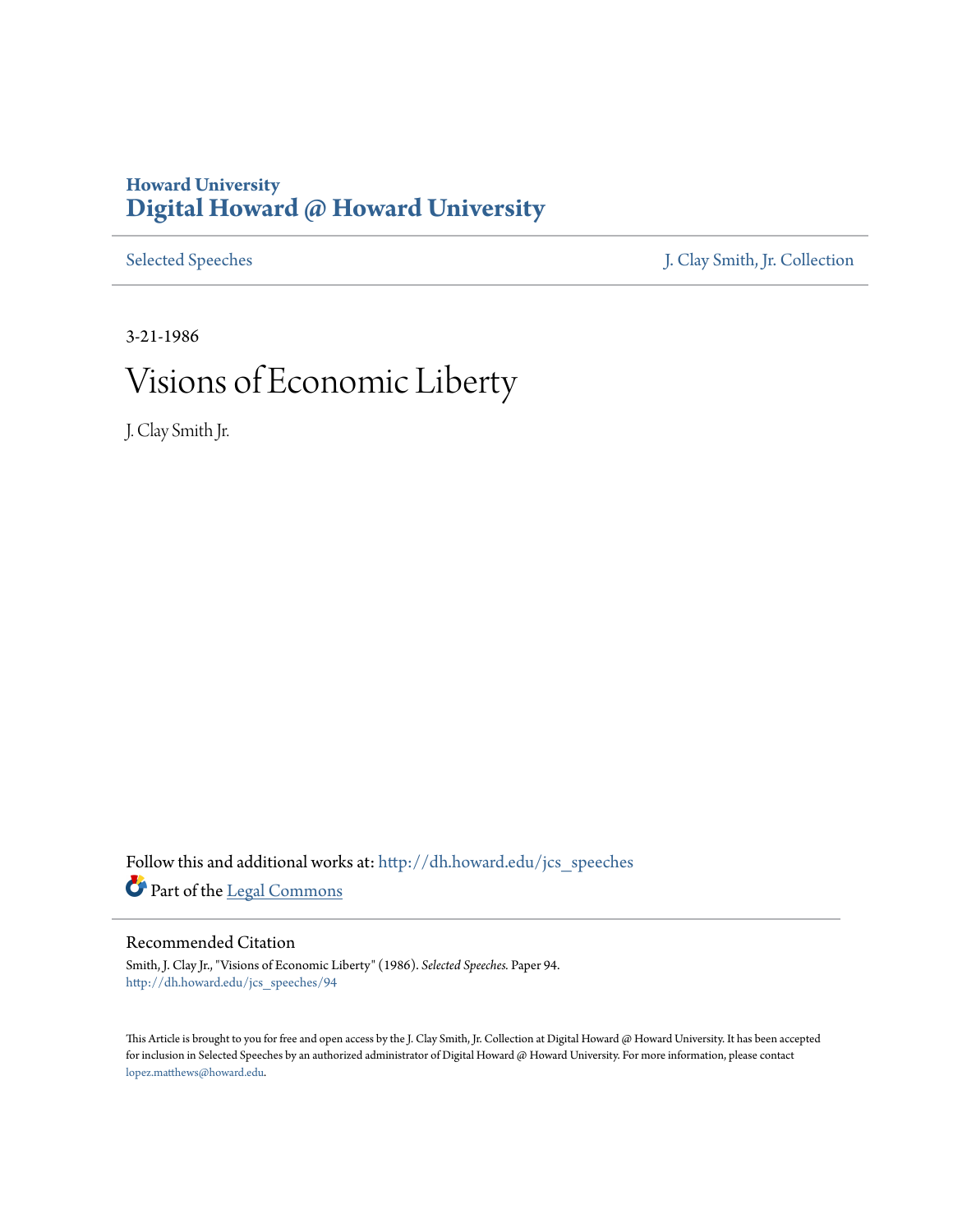## VISIONS OF ECONOMIC LIBERTY  $b**v**$ J. Clay Smith, Jr.\* Professor of Law Howard University School of Law

I am honored to have been asked to convene this panel on Education for Economic Development at the mid-year meeting of The National Bar Association. We have a distinguished panel consisting of Dr. Percy Vaughn, Dean of the College of Business at Alabama State University, who will address The Future Training for Business Leadership; Dr. Broadus Butler, Former Vice-President for Academic Affairs at The University of the District of Columbia; who will address the Educational Responsibility of Public and Private Institution In Creating Economic Development; Dr. Joyce Payne, a member of The Board of Trustees of the University of The District of Columbia, who will address the Implications of Historically Black Colleges in the Economic Development Network and Christopher A. Hart, a Washington, D.C. lawyer, who will address the Role of the Lawyer as an Architect and Coordinator In The Economic Network.

As your moderator, I ask your indulgence to set the tone of this panel by drawing on the words of three distinguished Black leaders of the 19th Century whose opinions may be relevant to the discussion today; namely, Teodore Jones, a businessman and member of The Negro Business League; Reverend J.H. Morgan, a minister; and Andrew F. Hilyer, a lawyer and, 1885 graduate of the Howard University School of Law.

<sup>\*/</sup>Opening remakrs at the Mid-year Meeting of the National Bar Association, Washington, D.C., March 21, 1986.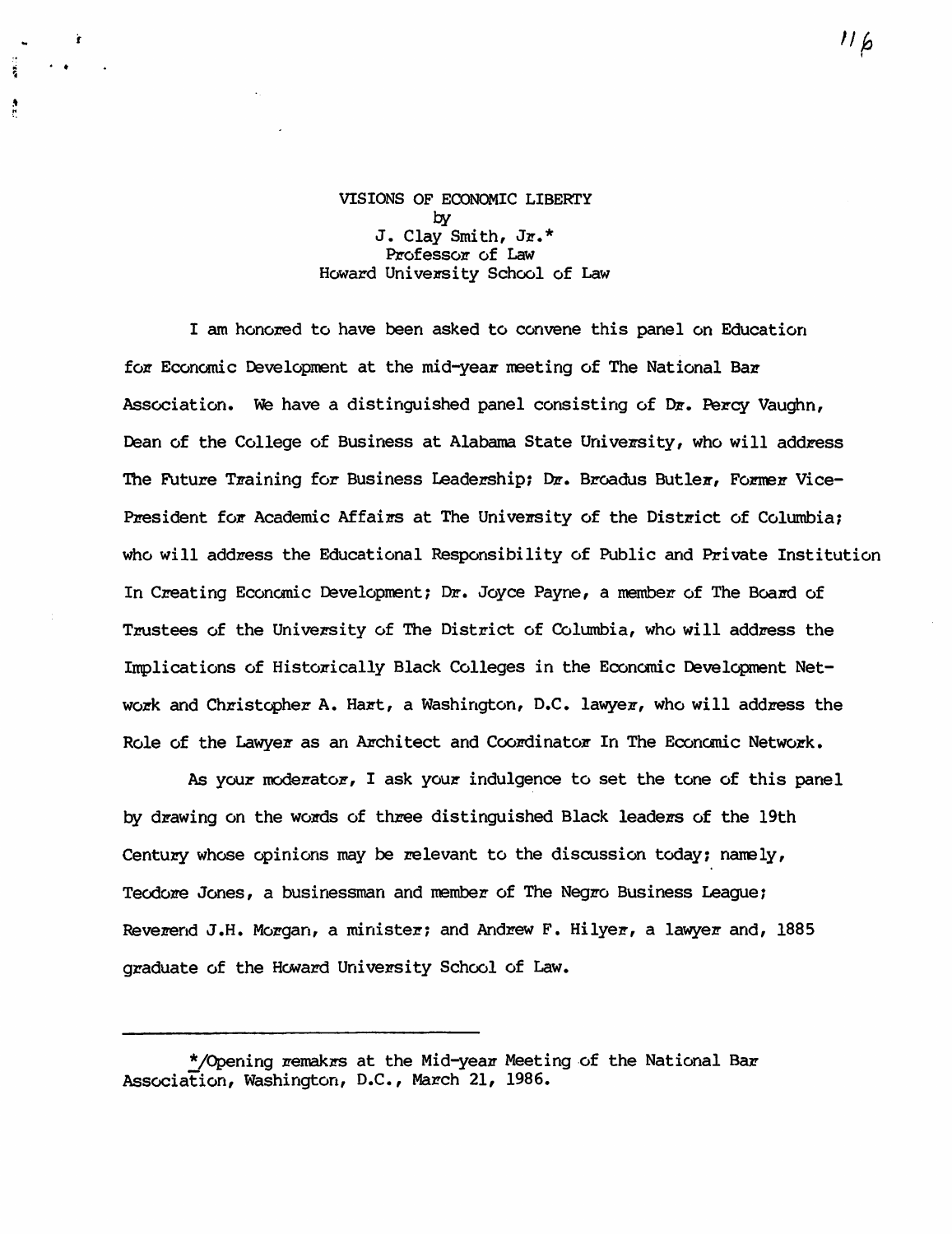In 1901 Ted Jones made these remarks at the Annual Meeting of The National Business League:

> "Despite the fact that the door of nearly every large factory, shop and department store is closed against us, despite the fact that prejudice stalks our business streets with unblushing tread and dominates in all the commercial centers of our common country--yet we are not here today pleading for special legislation in our behalf; we are not here whining to be given a chance; we are not here, even to complain of our hard lot, or to find fault with conditions which we cannot change. This, we conceive, would be a very poor programme to attract the attention of the business world, but we are here, representing hundreds of thousands of dollars, thus demonstrating that we have achieved, at least in a small measure, one of things which, by common consent, is taken as evidence of progress, ability and worth. We have made money, have saved money, and are succeeding in many profitable business enterprises which require the possession of skill and executive ability to direct and control."

Reverend Morgan, the minister made these remarks in 1902: There has been a vast number of theories advanced as regards the solving of the Negro problem. But the idea of business

 $-2-$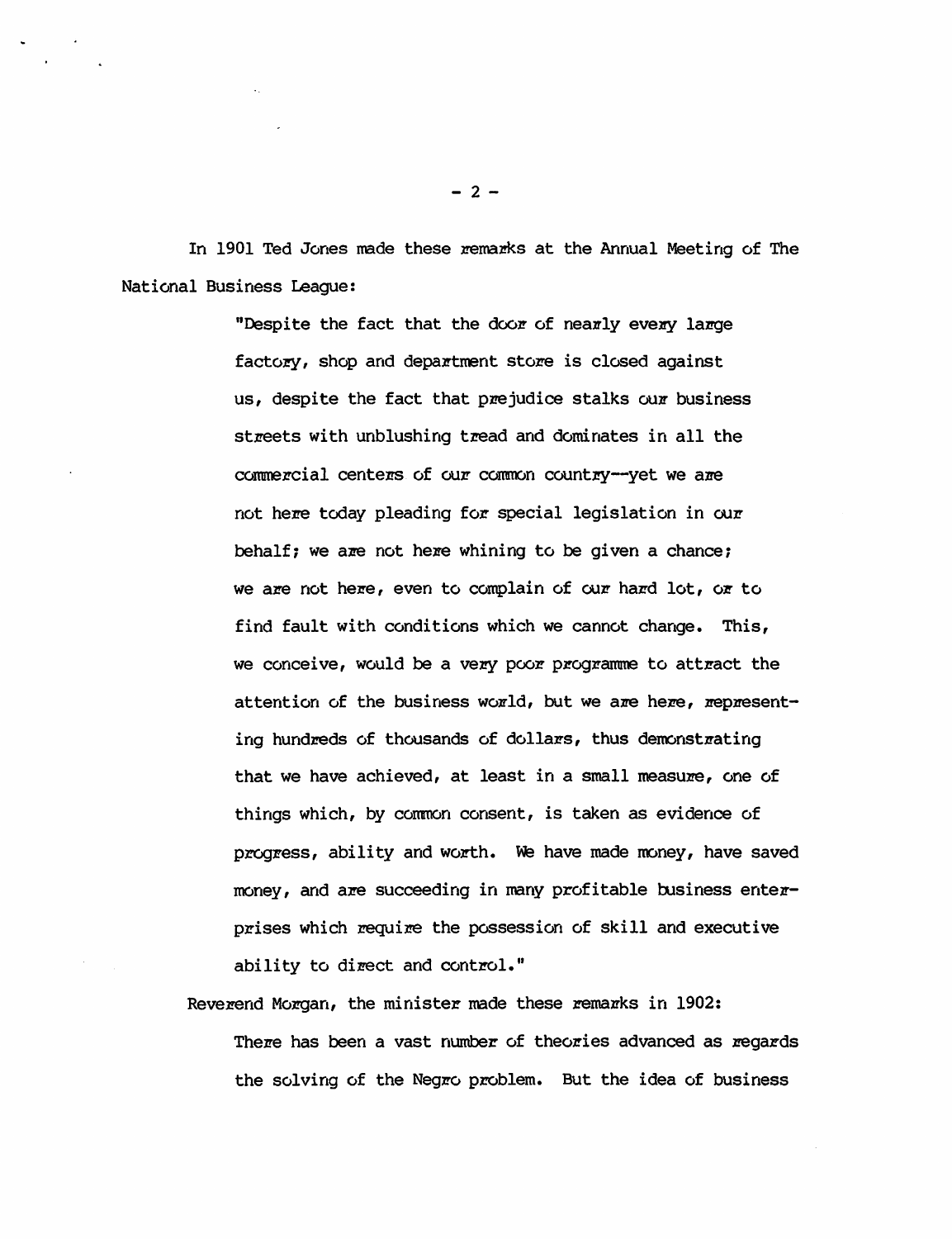seems to have only a minor place, which, to our mind, should be one of the leading factors. It seems that the race has been educated away from itself. It is not an uncommon thing to see young men who have splendid educational abilities, versed in the languages, with check aprons on, scrubbing marble steps, and doing other menial labor. Their plea is, when questioned along this line, "I cannot get anything else to do." To what advantage then, has the hard earned money of their parents and friends been expended to educate them? Their fathers did as well as, if not better, than they without it, and cannot this man, with the advantage of education, "turn up something"? There is something radically wrong with the plan of education. The old man could plod over the farm in his antiquated way; and earn money enough to keep things going, and educate his son, but when that son's education has been completed, he has not the ability or business tact, with modern improvements, to build upon the foundation laid by his less cultured father. Let this cultured boy get down to business. For him, here is the route laid down.

Mr. Hilyer, the lawyer published the following remarks in 1902: In view of their economic, educational and political history, we should naturally expect the colored race to make

 $-3-$